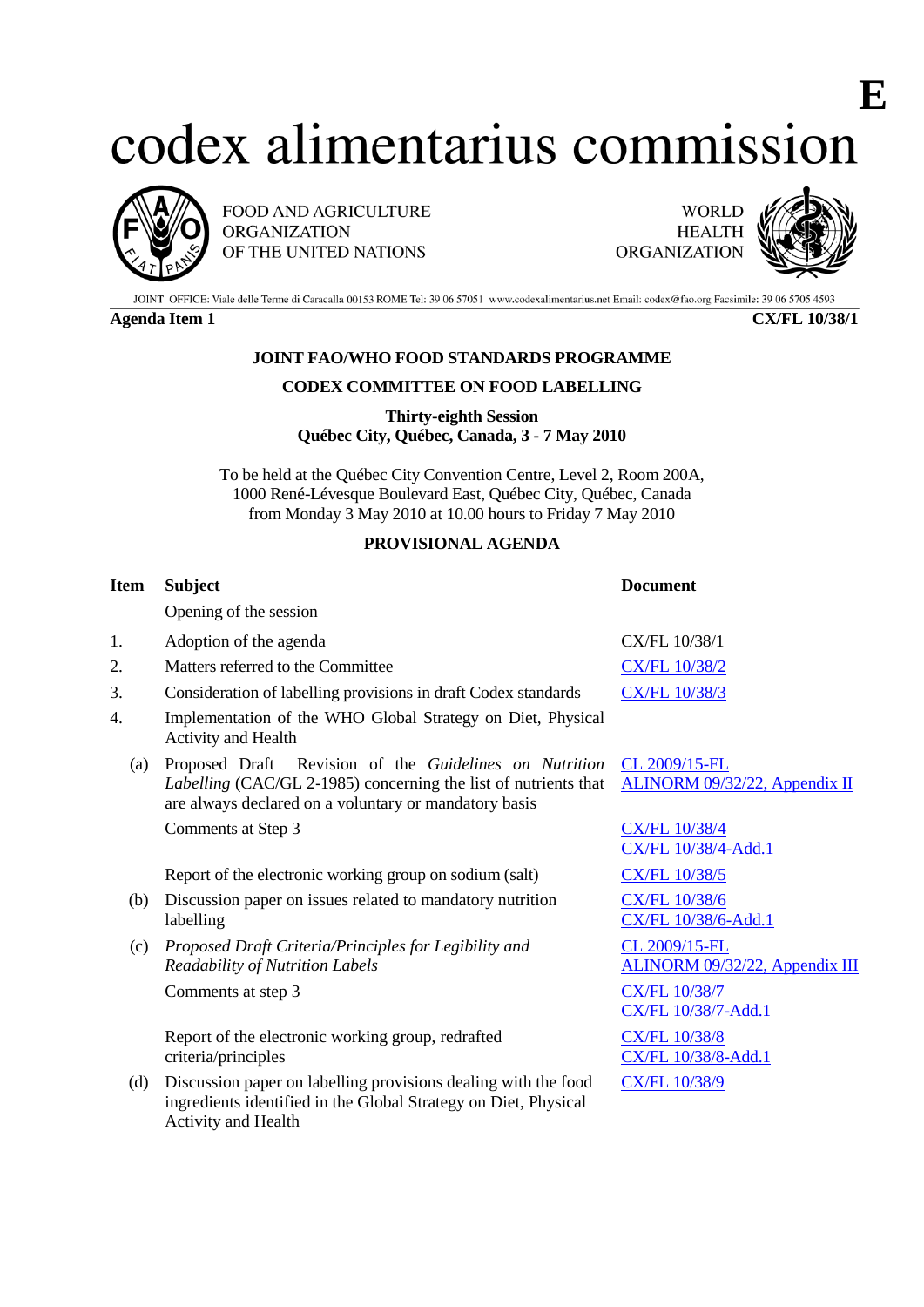- 5. *Guidelines for the Production, Processing, Labelling and Marketing of Organically Produced Foods*
- (a) Annex 1: Inclusion of ethylene for Other Products [CL 2009/15-FL](ftp://ftp.fao.org/codex/circular_letters/cxcl2009/cl09_15e.pdf)

Comments at Step 6 [CX/FL 10/38/10](ftp://ftp.fao.org/codex/Meetings/CCFL/ccfl38/fl38_10e.pdf)

- (b) Discussion paper on a structured approach to the review of the Guidelines
- 6. Labelling of Foods and Food Ingredients Obtained through Certain Techniques of Genetic Modification / Genetic Engineering
- (a) Draft Amendment to the *General Standard for the Labelling of Prepackaged Foods*: Definitions (at Step 7)
- (b) Proposed Draft Recommendations for the Labelling of Foods and Food Ingredients Obtained through Certain Techniques of Genetic Modification / Genetic Engineering

Comments at Step 3 [CX/FL 10/38/12](ftp://ftp.fao.org/codex/Meetings/CCFL/ccfl38/fl38_12e.pdf)

- 7. Alignment of the *General Standard for the Labelling of Prepackaged Foods* (CODEX STAN 1-1985) with the Codex international numbering system in CAC/GL 36-1989 Replies to CL 2010/02-FL [CX/FL 10/38/13](ftp://ftp.fao.org/codex/Meetings/CCFL/ccfl38/fl38_13e.pdf)
- 8. Discussion paper on the need to amend the *General Standard for the Labeling of Prepackaged Foods* (CODEX STAN 1- 1985) in line with OIML Recommendations regarding the declaration of the quantity of product in prepackages
- 9. Modified Standardized Common Names [CX/FL 09/37/13](ftp://ftp.fao.org/codex/Meetings/CCFL/ccfl37/fl37_13e.pdf) as reference
- 10. Discussion paper on exchange of information between competent authorities when suspecting fraud concerning organic products
- 11. Misleading naming of energy drinks CX/FL 10/38/16
- 12. Other Business, Future Work and Date and Place of the Next Session
- (a) Proposal for new work to include spinosad, potassium bicarbonate and copper octanoate in Annex II, Table 2, of the *Guidelines for production, processing, labelling and marketing of organically produced foods*
- (b) Proposal for new work on organic aquaculture
- (c) Proposal for new work

[ALINORM 09/32/22, Appendix IV](ftp://ftp.fao.org/codex/Reports/alinorm09/al32_22e.pdf)

[CX/FL 10/38/10-Add.1](ftp://ftp.fao.org/codex/Meetings/CCFL/ccfl38/fl38_10_add1e.pdf)

[CX/FL 10/38/11](ftp://ftp.fao.org/codex/Meetings/CCFL/ccfl38/fl38_11e.pdf)

[ALINORM 09/32/22](ftp://ftp.fao.org/codex/Reports/alinorm09/al32_22e.pdf) [Appendix VI](ftp://ftp.fao.org/codex/Reports/alinorm09/al32_22e.pdf)

[CL 2009/15-FL](ftp://ftp.fao.org/codex/circular_letters/cxcl2009/cl09_15e.pdf) [ALINORM 09/32/22, Appendix VII](ftp://ftp.fao.org/codex/Reports/alinorm09/al32_22e.pdf)

[CX/FL 10/38/12-Add.1](ftp://ftp.fao.org/codex/Meetings/CCFL/ccfl38/fl38_12_Add1e.pdf) [CX/FL 10/38/12-Add.2](ftp://ftp.fao.org/codex/Meetings/CCFL/ccfl38/fl38_12_add2e.pdf) [CL 2010/02-FL](ftp://ftp.fao.org/codex/circular_letters/cxcl2010/cl10_02e.pdf)

[CX/FL 10/38/13-Add.1](ftp://ftp.fao.org/codex/Meetings/CCFL/ccfl38/fl38_13_add1e.pdf)

[CX/FL 10/38/14](ftp://ftp.fao.org/codex/Meetings/CCFL/ccfl38/fl38_14e.pdf)

[CX/FL 10/38/20](ftp://ftp.fao.org/codex/Meetings/CCFL/ccfl38/fl38_20e.pdf)

[CX/FL 10/38/15](ftp://ftp.fao.org/codex/Meetings/CCFL/ccfl38/fl38_15e.pdf) [CX/FL 10/38/15-Add.1](ftp://ftp.fao.org/codex/Meetings/CCFL/ccfl38/fl38_15_add1e.pdf)

[CX/FL 10/38/17](ftp://ftp.fao.org/codex/Meetings/CCFL/ccfl38/fl38_17e.pdf) [CX/FL 10/38/17-Add.1](ftp://ftp.fao.org/codex/Meetings/CCFL/ccfl38/fl38_17_add1e.pdf)

[CX/FL 10/38/18](ftp://ftp.fao.org/codex/Meetings/CCFL/ccfl38/fl38_18e.pdf) [CX/FL 10/38/18-Add.1](ftp://ftp.fao.org/codex/Meetings/CCFL/ccfl38/fl38_18_add1e.pdf) [CX/FL 10/38/19](ftp://ftp.fao.org/codex/Meetings/CCFL/ccfl38/fl38_19e.pdf)